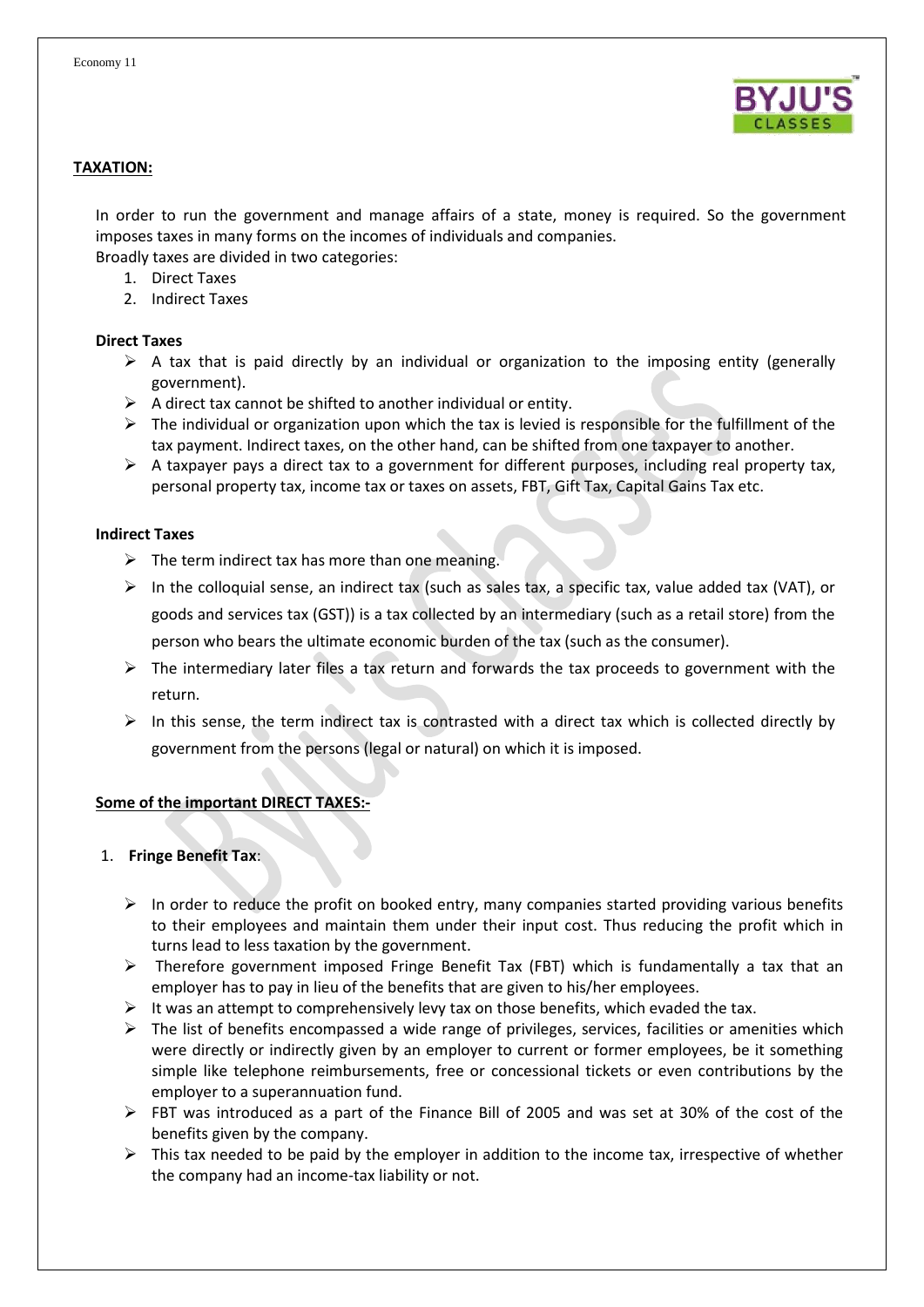#### Economy 11

 $\triangleright$  Fringe benefit tax was abolished in the 2009 Union budget of India.

# 2. **Minimum Alternate Tax**

- The concept of Minimum Alternate Tax (**MAT**) was introduced in the direct tax system to make sure that companies having large profits and declaring substantial dividends to shareholders but who were not contributing to the Government by way of corporate tax, by taking advantage of the various incentives and exemptions provided in the Income-tax Act, pay a fixed percentage of book profit as minimum alternate tax.
- $\triangleright$  As per the Income Tax Act, if a company's taxable income is less than a certain percentage of the booked profits, then by default, that much of the book profits will be considered as taxable income and tax has to be paid on that.
- $\triangleright$  It is called MAT and is a direct tax. It was introduced in order to deter some companies who managed their account in such a way that they end up paying zero or no tax to the government.
- $\triangleright$  Current rate of MAT is 18.5%.

# 3. **Alternate Minimum Tax**

- $\triangleright$  Under the existing provisions of the Income-tax Act, Minimum Alternate Tax (MAT) and Alternate Minimum Tax (AMT) are levied on companies and limited liability partnerships (LLPs) respectively.
- $\triangleright$  That means what is MAT to the companies, AMT is to the LLPs.
- $\triangleright$  However, no such tax is levied on the other form of business organizations such as partnership firms, sole proprietorship, association of persons, etc.
- $\triangleright$  In order to widen the tax base vis-à-vis profit linked deductions, it is proposed to amend provisions regarding AMT contained in the Income-tax Act to provide that a person other than a company, who has claimed deduction under any section (other than section 80P), shall be liable to pay AMT.
- $\triangleright$  Under the proposed amendments, where the regular income-tax payable for a previous year by a person (other than a company) is less than the alternate minimum tax payable for such previous year, the adjusted total income shall be deemed to be the total income of such person and he shall be liable to pay income-tax on such total income at the rate of eighteen and one-half per cent.

# **INDIRECT TAXATION IN INDIA**

- Production of goods: Excise or CenVAT
- Distribution of goods: Sales Tax
- Production and Distribution of services (because they can't be separated):
- Service Tax

# **In India, generally taxes on production or manufacturing (Excise) is levied by the centre and taxes on sales (Sales Tax) is levied by the states**.

# 1. **Excise duties:**

- $\triangleright$  Excise duty (Central VAT) is a tax on manufacture of goods within the country. Excise duties are levied under the Central Excise and Salt Act, 1944, the Excise Tariff Act, 1985 and the Modified Value Added Tax (MODVAT) scheme or CENVAT.
- $\triangleright$  The rates of excise duty levied vary depending inter alia on the nature of item manufactured, the nature of the manufacturing concern, and the place of ultimate sale.
- $\triangleright$  The duty rates are either ad valorem (i.e. a fixed percentage of the cost of production), specified (a fixed rate depending on the nature of the manufactured item, for example length of product or count of product), or a combination of both.
- The MODVAT scheme, introduced in 1986, on the recommendation of L K Jha Committee, applies to certain specific items.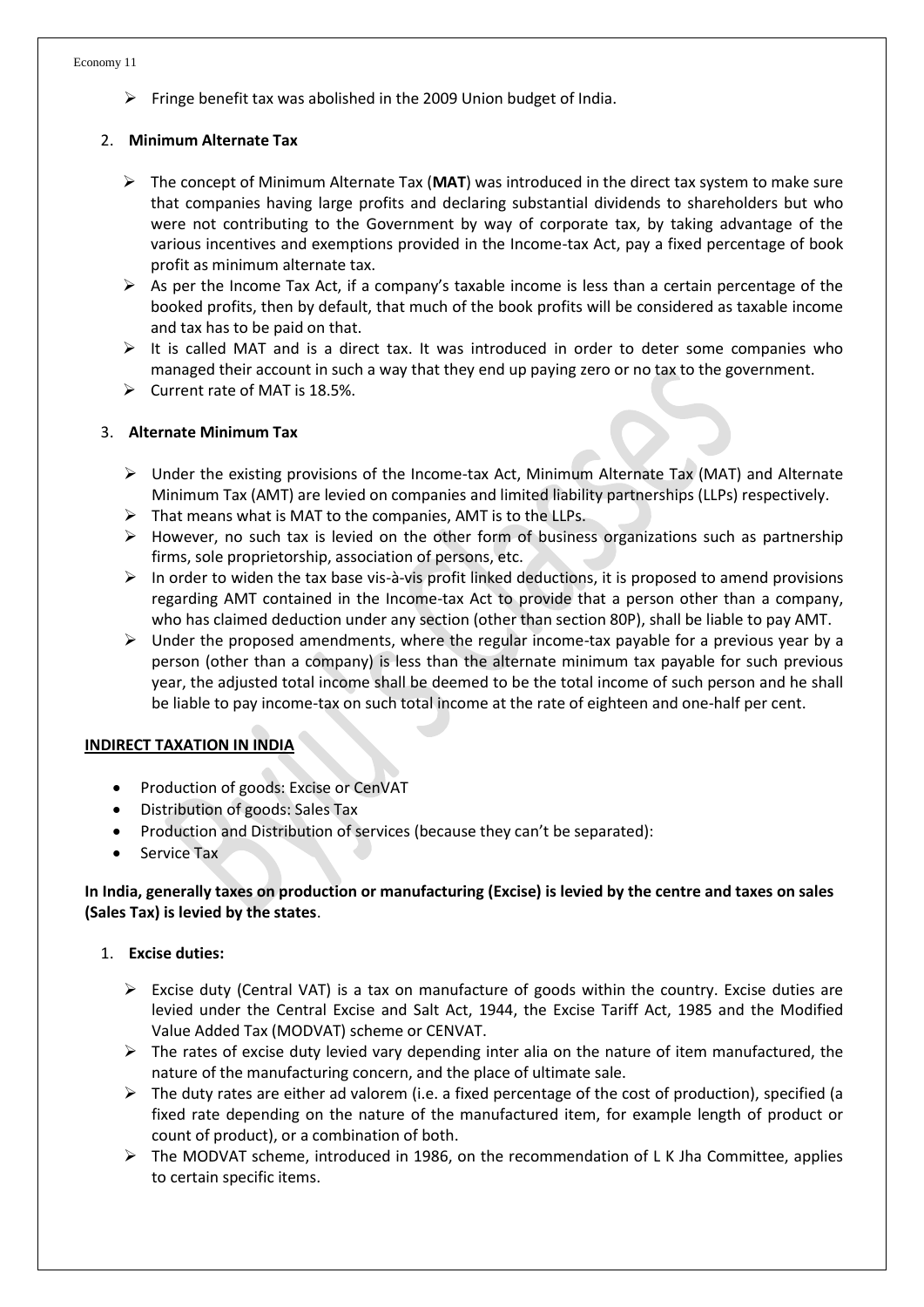#### Economy 11

- $\triangleright$  The objective of this scheme is to limit the cascading effect of duty incidence on a number of goods subjects to excise which are further used as inputs for other excisable goods.
- $\triangleright$  Under the scheme, MODVAT credit can be claimed on the purchase of raw materials on which excise have been paid.
- $\triangleright$  This MODVAT credit can be used to set off excise duty payable on subsequent manufacture of goods.

### 2. **Sales tax**

- $\triangleright$  Sales tax is levied on the sale of a commodity which is produced or imported and sold for the first time.
- $\triangleright$  If the product is sold subsequently without being processed further, it is exempt from sales tax. Sales tax is levied by either the Central or the State Government, Central Sales tax or 4% is generally levied on all inter-State sales.
- $\triangleright$  State sales taxes that apply on sales made within a State have rates that range from 4 to 15%. However, exports and services are exempt from sales tax.

### 3. **Service tax:**

- $\triangleright$  Service tax is a part of Central Excise in India. It is a tax levied on services provided in India, except the State of Jammu and Kashmir.
- $\triangleright$  The responsibility of collecting the tax lies with the Central Board of Excise and Customs (CBEC).

### **TAXATION SYSTEMS**

### 1. **VAT (Value Added Tax)**

- Value added tax or VAT is an indirect tax, which is imposed on goods and services at each stage of production, starting from raw materials to final product.
- $\triangleright$  VAT is levied on the value additions at different stages of production.
- $\triangleright$  VAT is widely applied in the European countries. However, now a number of countries across the globe have adopted this tax system. GST (Goods and Service Tax) which is to be implemented in India is nothing but a kind of VAT system.

# 2. **Goods and Services Tax (GST)**

- $\triangleright$  The Goods and Services Tax (GST) is a value added tax to be implemented in India, the decision on which is pending.
- $\triangleright$  It will replace all indirect taxes levied on goods and services by the Indian Central and State governments. It is aimed at being comprehensive for most goods and services with few tax exemptions.
- $\triangleright$  India is a federal republic, and the GST will thus be implemented concurrently by the central and state governments as the Central GST and the State GST respectively.
- $\triangleright$  The implementation of GST will lead to the abolition of other taxes such as octroi, Central Sales Tax, State-level sales tax, entry tax, stamp duty, telecom license fees, turnover tax, tax on consumption or sale of electricity, taxes on transportation of goods and services etc, thus avoiding multiple layers of taxation that currently exist in India.

### **Advantages** of Implication of GST in India:

o It will boost up economic unification of India; it will assist in better conformity and revenue resilience; it will evade the cascading effect in Indirect tax regime.